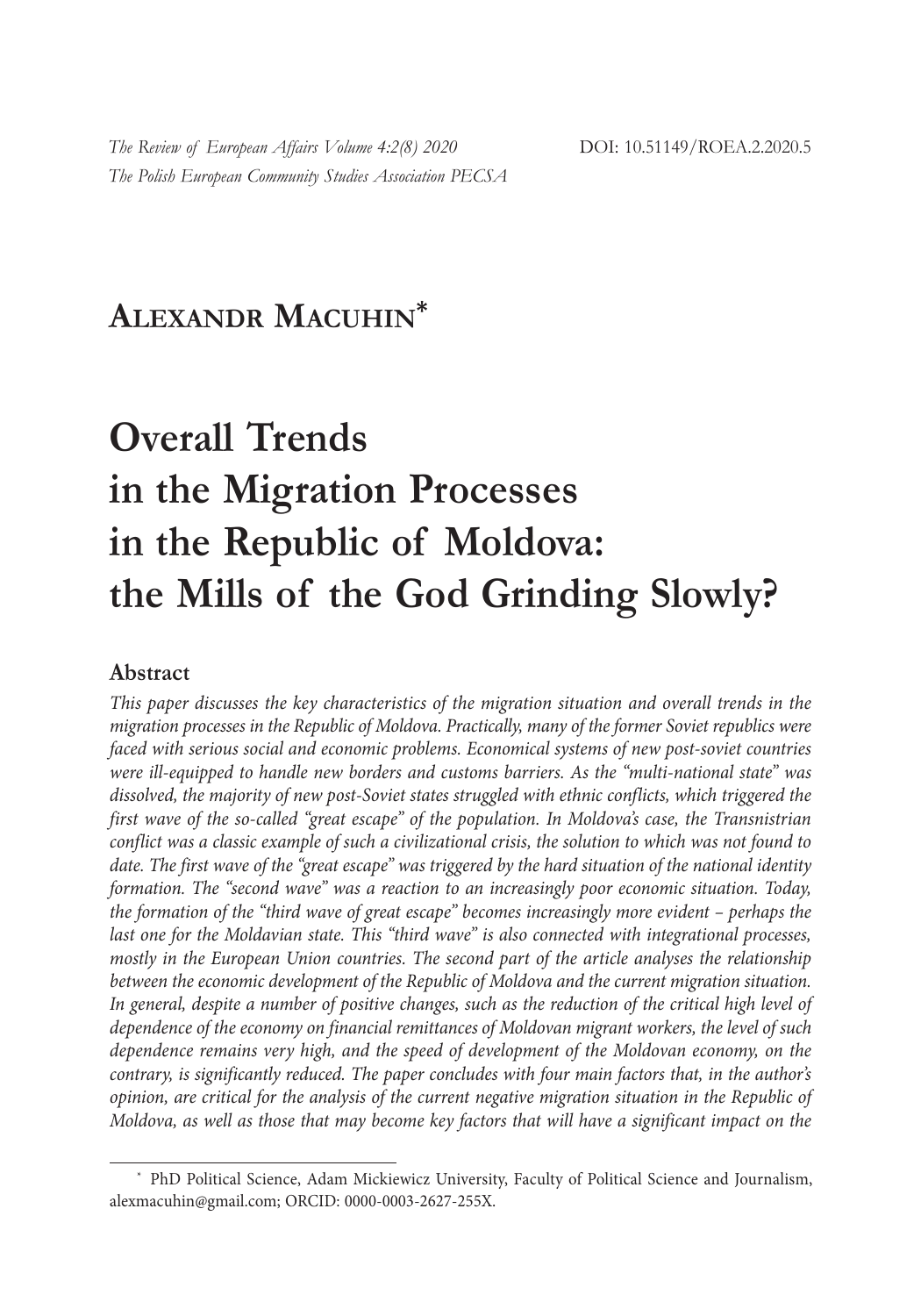*strengthening of the negative socio-economic situation in the country and the systemic crisis in the future 2035–2040.*

**Key words: Republic of Moldova, labor migration, remittances, GDP, demography, integration, European Union, Eastern Partnership.**

#### **JEL Classification: F22**

It can be stated that the phenomenon of mass labor migration has largely become a "lifeline" for a significant percentage of the population of the former Soviet republics and the Republic of Moldova is not an exception. The unfolding global economic crisis, exacerbated by factors such as economic problems and political instability in Moldova, causes mounting economic pressure on the population. As a result, increasingly more Moldavians choose the path of labor migration or leave the country permanently to settle in other regions.

During the period when Moldova was one of the USSR republics, it was subject to union-wide laws, under which movement of the population beyond the Soviet borders was regulated through a restrictive system of exit visas. The system failed after the launch of the "perestroika" policy. One of its consequences was the liberalization of migration legislation in the field of ethnic repatriation. The changes in legislation also affected the (at that time) Moldovan Soviet Socialist Republic. The first to take advantage of the newly liberalized migration policy were mainly ethnic Jews and Germans, as well as members of their families, repatriating to Israel and Germany respectively (Mosneaga, 249). It is worth mentioning that these tendencies intensified in the first years after the Republic of Moldova gained full independence.

After 1991 and the collapse of the Soviet Union, the Republic of Moldova faced serious problems in the field of interethnic policy, given the course taken by the new government for maximum rapprochement with neighboring Romania. The basis was the geopolitical project of "Great Romania", according to which it was supposed to create a new unitary state of "one Romanian people". Such a political agenda was, for a variety of reasons, unacceptable both for the majority of national minorities and for a part of the new state's majority ethnic group, which eventually led to a series of armed clashes and a territorial division of the country (called the "Transnistrian conflict"), which, however, did not turn into a conflict exclusively of an inter-ethnic nature. However, the migration consequences of the country's split have not been fully studied, as it is no longer possible to obtain accurate data on the exact number of people who left Moldovan territory during the conflict and as a result of it. In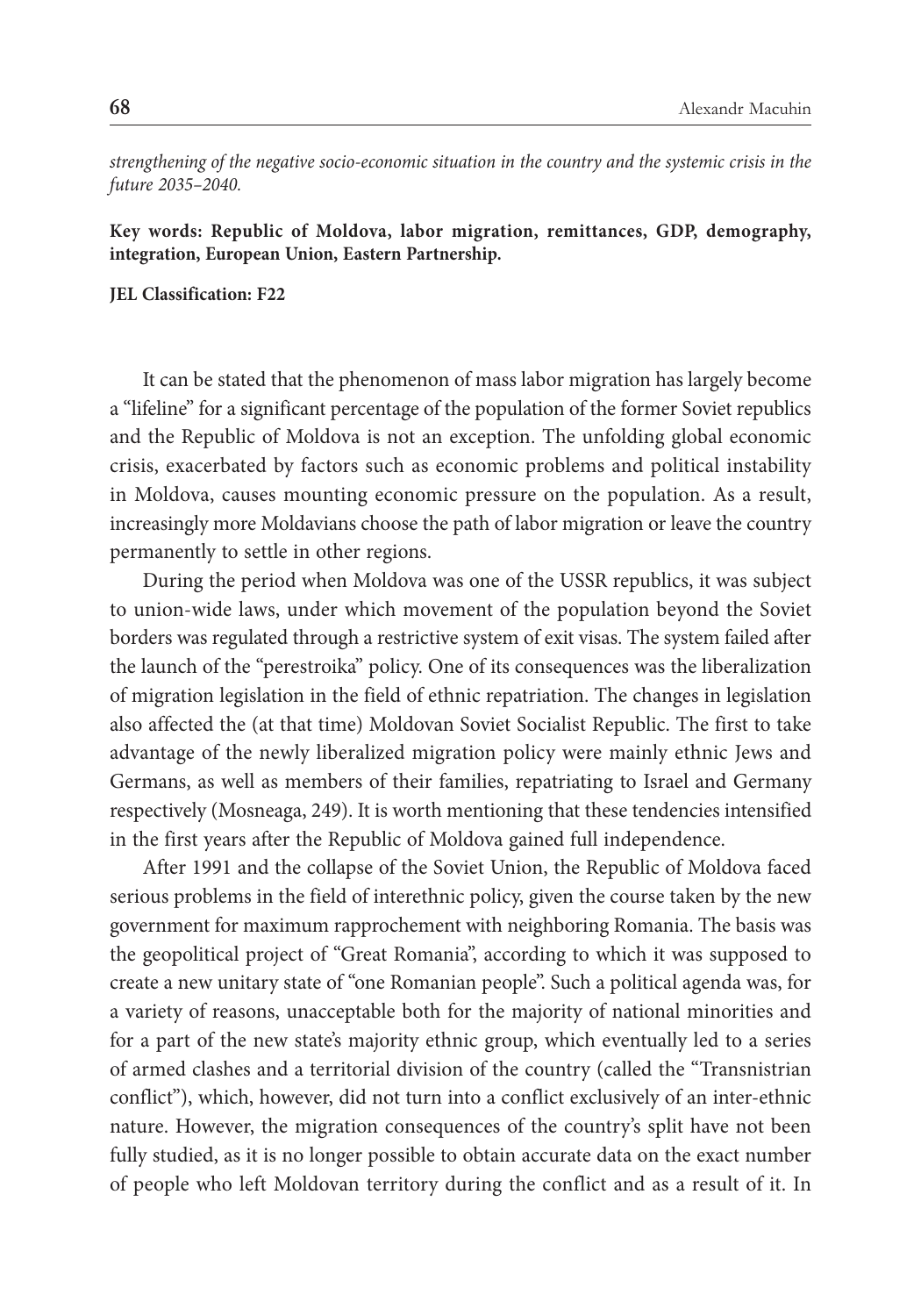general, it is believed that the armed clashes on the Dniester River resulted in the outflow of a certain percentage of Moldova's population to countries such as Russia and Ukraine, and this wave of migration was most likely ethnic in nature. Besides, the post-conflict year of 1993 became the year of the most mass exodus of the Jewish diaspora of Moldova – according to various estimates, within a year the country was left by 3 to 4.5 thousand people of Jewish origin, which is more than the current number of ethnic Jews in the country, according to the latest census (Cojuchari, How Moldova became home to different peoples).

In general, it can be stated that during the formation of the independent Republic of Moldova, from 1993 to 1997, the vast majority of the migration flow (about 97% of official emigrants) was made up of people leaving for permanent residence, as a rule – under the programs of state repatriation (in the case of Israel or Germany), or in other post-Soviet states also on ethnic principle – in the case of Ukraine, Russia and partially Belarus (Poalelungi, 218).

| Real (permanent residence) population                           | 2,68 billion                      |
|-----------------------------------------------------------------|-----------------------------------|
| NET migration rate (per thousand)                               | $-15.6$ migrants/1,000 population |
| Population under 15 years                                       | 16,04%                            |
| Medium age of the population (both genders)                     | 38,7 years                        |
| Medium age for males                                            | 36,9 years                        |
| Medium age for females                                          | $40,3$ years                      |
| Medium fertile rate                                             | 1,81 (for the live-born childs)   |
| Dependency ratio <sup>1</sup> (0–14 + 65+ ages for 15–59 ages)  | 65,8                              |
| Official part of the financial remittances in 2019 <sup>2</sup> | 1.91 USD billion                  |

**Table 1: Main migration and economic characteristics of the Republic of Moldova following the results of 2019** 

Source: *Extended Migration Profile of the Republic of Moldova 2010–2015: Overview of Migration Trends for the Period 2005–2015*, Analytical Report, Chisinau, 2017

An organized and steadily growing process of materially motivated migration began to dominate quantitatively in the second half of the 1990s. The main reasons for this growth were the unfavorable economic situation in the country, steadily

<sup>&</sup>lt;sup>1</sup> The dependency ratio is an age-population ratio of those peoples not in the labor force (ages 0–14 and 65+) and those typically in the labor force (the productive part ages 15 to 64). It is used to measure the pressure on the productive population.

<sup>2</sup> For most post-Soviet countries, where the level of financial transfers is a critical factor in GDP formation, it is worth considering the fact that there are not only official money transfer channels (banks, money transfer systems, other financial services), but also informal channels, such as direct money transfers from person to person, the use of various intermediaries and, to a lesser extent, smuggling.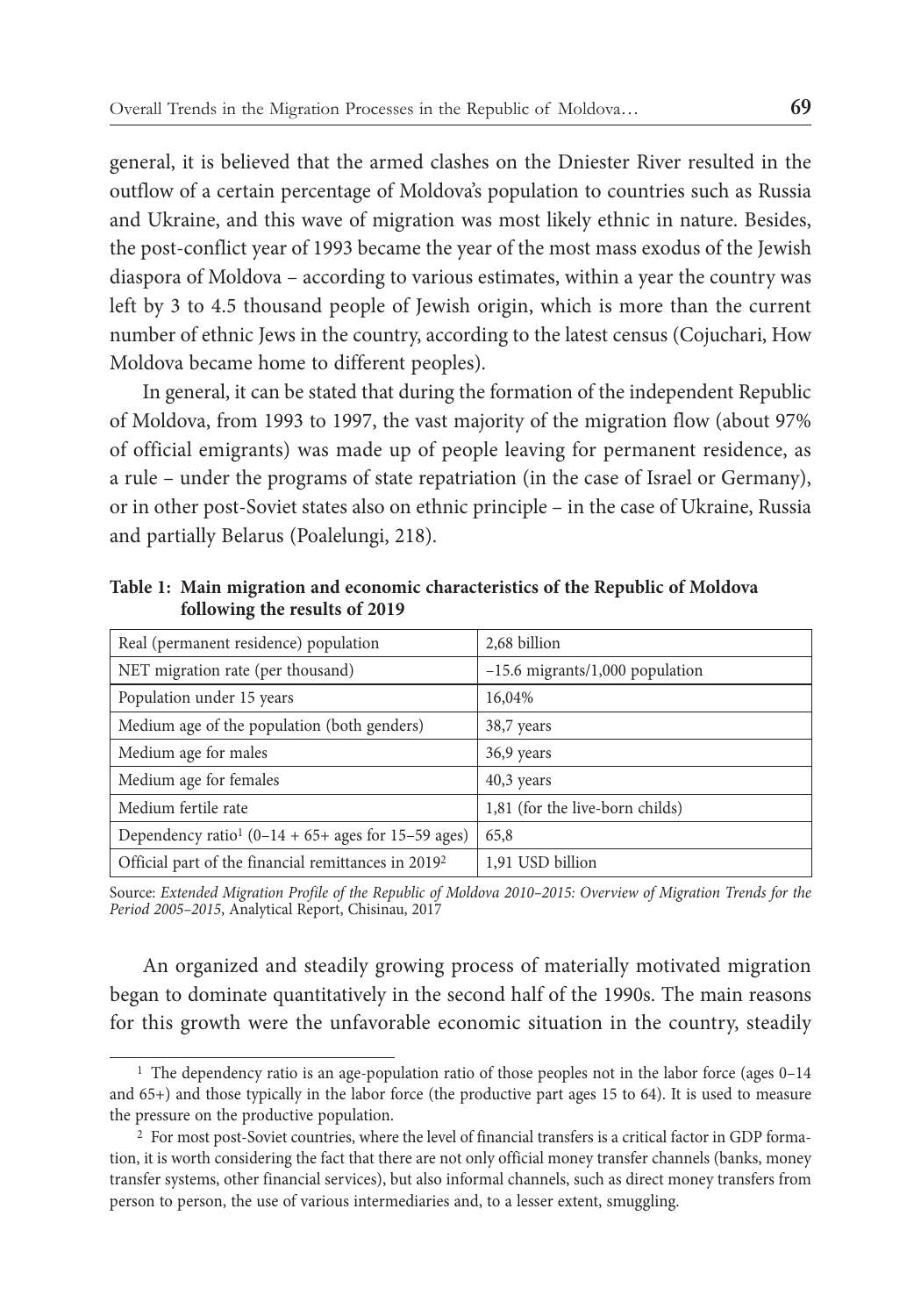low GDP growth rates, as well as the emerging crisis of "superfluous people" caused by the general tendencies of economic contraction and liquidation of the majority of industrial and agro-industrial enterprises by the middle of the 90s, where jobs were not replaced by any alternatives. The final results of this process became apparent already in the period 1997–1998 when industrial output collapsed by 50%, agricultural output fell by 25%, and export figures also collapsed by 50% (Pantiru, Black, page 43). The default of 1998 in the Russian Federation, the traditional most important economic partner of Moldova, aggravated the economic situation in the country, pushing a considerable part of the population of the republic beyond the edge of extreme poverty. Under these conditions, the migration flows of the Moldovan population began to change – from ethnic repatriation to economically motivated migration.

The first wave of such migration was the pendular commercial migration (but not emigration, it was only a circular process), which consisted of periodic trips of Moldovan citizens to get cheap goods and their subsequent resale on the domestic market. However, by the end of the 90s, the tightening of the border crossing regime and the establishment of relative price parity led to the actual disappearance of this type of movement (Mosneaga, page 160). Due to these changes, commercial migration in Moldova has almost ceased as a species. And since 1999 and till today the basis of the whole migration flow of Moldovan citizens is labor migration – both organized and illegal.

Equally interesting is the distribution of migrants by country. In this case, we can talk about the presence of clear and stable trends in the preferences of migrants from certain countries (see Figure 1). For example, the Russian Federation is the undisputed leader in terms of the number of Moldovan migrants arriving, and Italy is also traditionally the "second place". At the same time, it is especially important to note that according to the definition of the National Bureau of Statistics of the Republic of Moldova, a Moldovan citizen is recognized (and, accordingly, is counted) as a migrant if he spends 6 months or more outside of Moldova. Also, students, undergraduates and postgraduates arriving in other countries on student visa and educational agreements are not counted as migrants, even though some analysts believe that at least 75 percent of students abroad make every effort to stay in the country of study and obtain official status there. For a similar reason, these statistics do not show real migration flows to countries such as the United States and Canada. However, the Moldavian mass-media repeatedly raised the question that the majority of Moldovan students who travel to the U.S. for summer work and study under the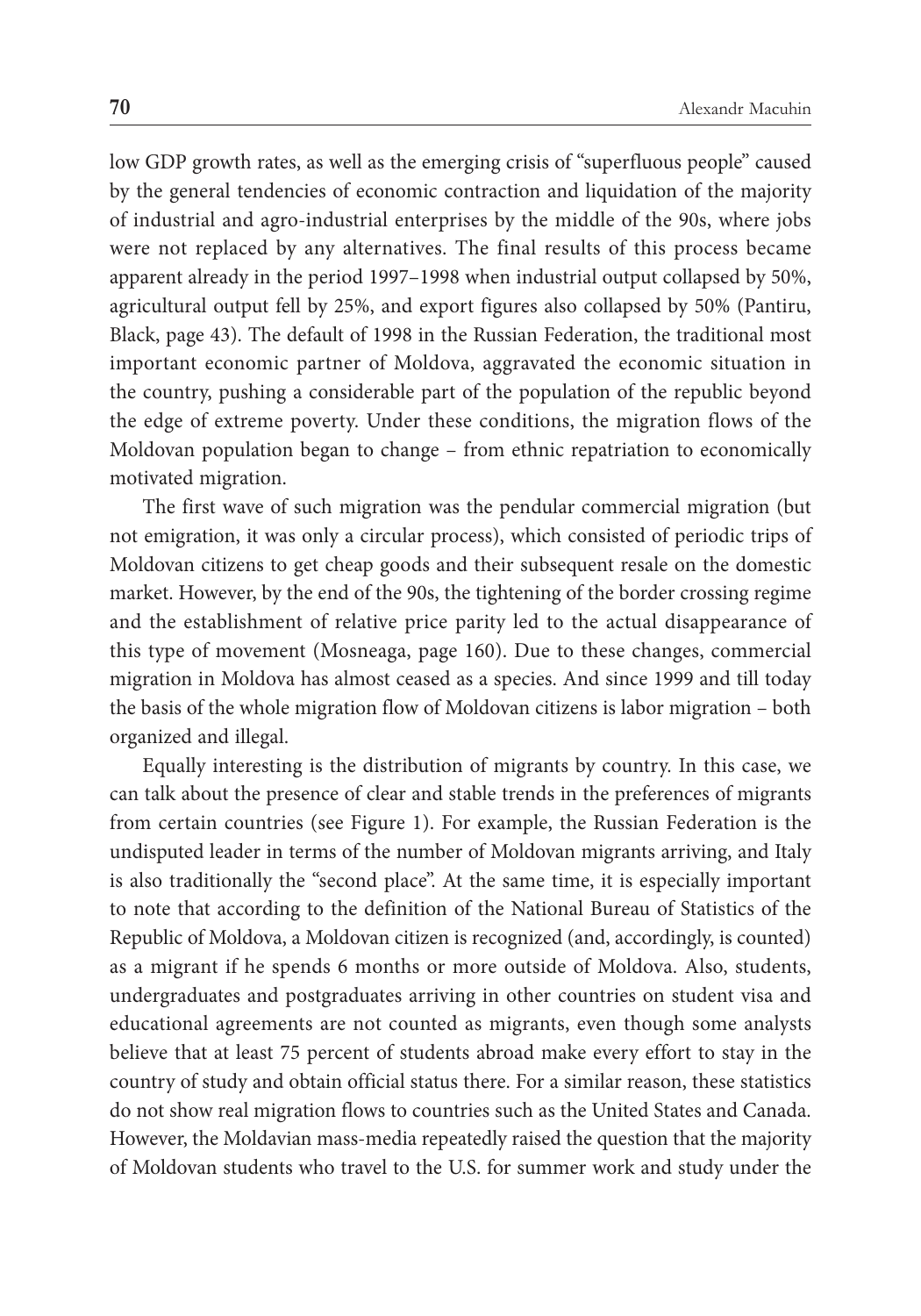umbrella of the popular program "Work and Travel" and finally about one third of Moldovan students participating in the program will never return to Moldova again. (Investigatii.md 2008).

#### **Figure 1: Distribution of Moldavian immigrants by country of residence (common medium rate for 2012–2016)**



Source: *Bilateral Estimates of Migrant Stocks Matrix in 2017*, The World Bank Group, visualized by author, https:// www.worldbank.org/en/topic/migrationremittancesdiasporaissues/brief/migration-remittances-data

It should be noted that in statistical research in the field of migration and related problems, there are several serious methodological problems, such as the prevalence of a mechanical, descriptive approach, the lack of analysis of data obtained, and in some cases – the use of contradictory categories of research, for example, in the clear separation of the categories of "migrant" "tourist", "repatriate", "student", etc. Also, since 2013, the Moldovan press periodically publishes materials that question and seriously criticize the official data provided by the National Bureau of Statistics of the Republic of Moldova (Infotag.md 2016, Newsmaker.md 10.10.2019, Newamaker. md 18.12.2019).

Speaking about the political and social effects of the migration situation in Moldova, it is necessary to highlight the contribution of labor migrants to the Gross Domestic Product (GDP) of Moldova, as well as the acceptable level of prosperity of all Moldovan citizens in general. Remittances from migrant workers account for at least a third of Moldova's GDP, which in monetary terms amounted to about USD 1.4 billion in 2014, which puts Moldova in the third place in terms of dependence on remittances from abroad, among all post-Soviet republics. Only Tajikistan (about 40% of GDP) and Kyrgyzstan (about 35% of GDP) remain more dependent.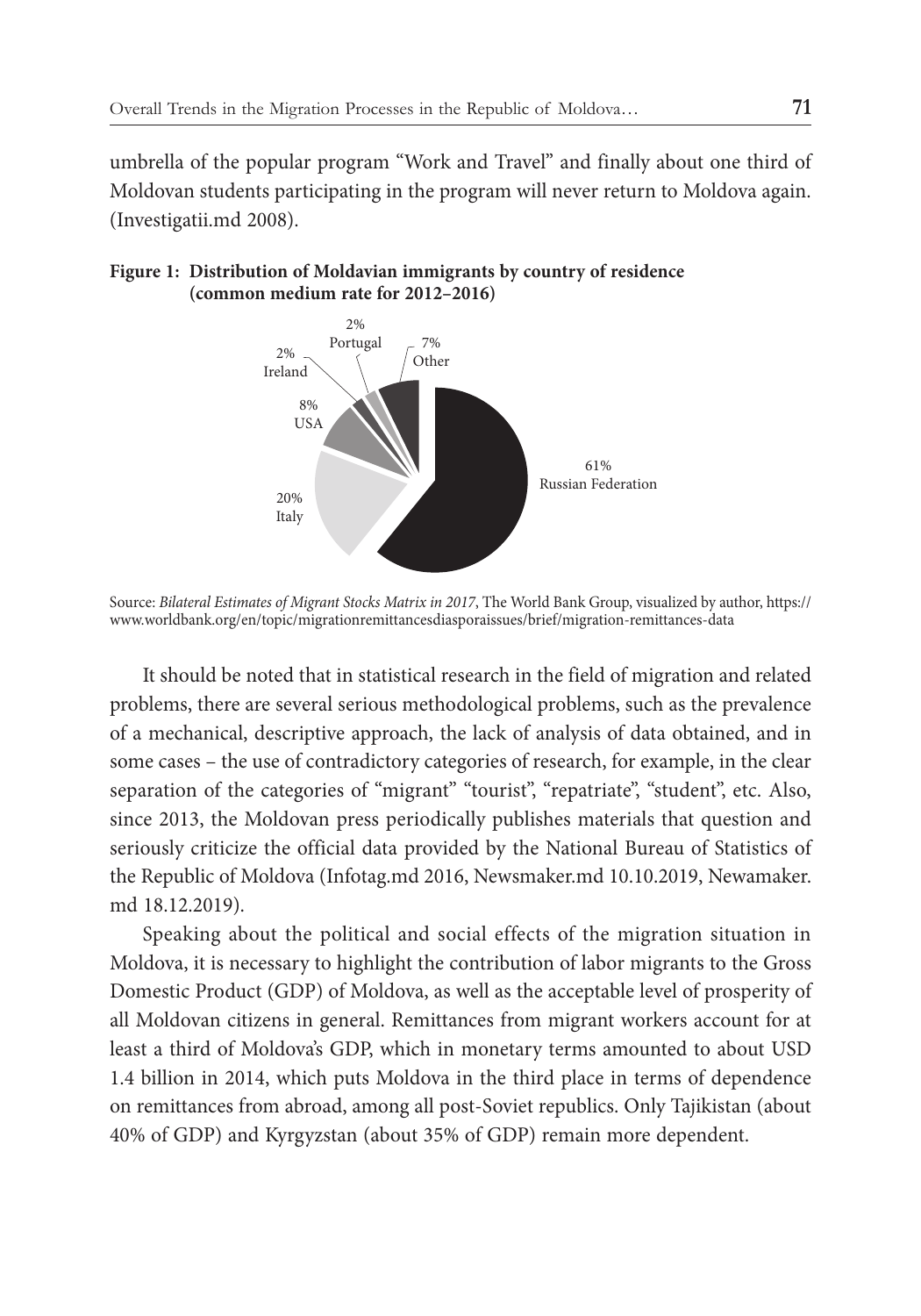

#### **Figure 2: Proportion of remittances to annual GDP, Top-10 dependent countries at 2017**

Source: *Migration and Development Brief 29: Data and Demographics Labor Migration Return Migration and Reintegration Remittances, April 2018, World Bank Group*

As it can be seen from the presented data, the high level of dependence of the Moldovan economy on regular financial remittances is a chronic problem. In addition, it should be taken into account that the monitoring data provided by the World Bank, as a rule, do not take into account additional volumes of financial resources transported (transferred) without the participation of public banking and other financial services, whose share, according to different estimates, is additionally from 10 to 20% of official statistics amount. Moreover, the frequency and comparative volume of this kind of "invisible transfers", both independently and through representatives of transport companies, as well as the ramified network of the Moldovan diaspora tend to increase for the traditional holidays – first of all Orthodox and Catholic Easter (April), equally for Orthodox and Catholic Christmas and New Year's Eve (late December – early January), as well as for the beginning of the school year in Moldova (late August – early September).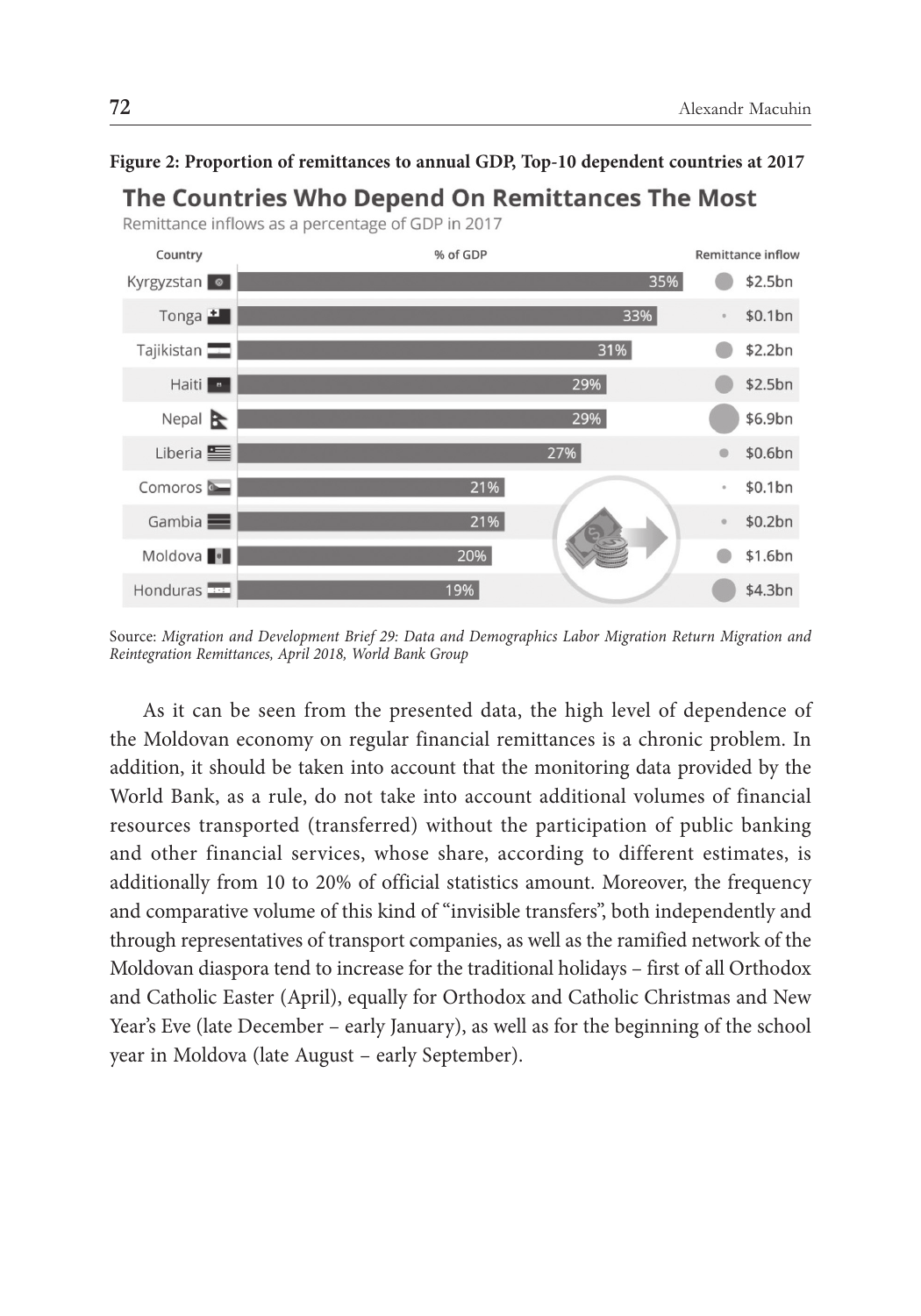

**Figure 3: The share of remittances in comparison with the GDP rate in Republic of Moldova GDP**

Source: *National Bank of the Republic of Moldova, Graphical analysis of money transfers from abroad in favour of individuals,* https://www.bnm.md/en/content/graphical-analysis-money-transfers-abroad-favour-individualsdecember-2018

Thus, such a serious financial dependence nevertheless allows maintaining a certain level of social stability, provided that the real level of income of the majority of the population within the country is practically not growing. Accordingly, the social role of a labor migrant within the country is changing – this status from "forced" to the social status of "respected people" who do real business because they work abroad and make a career there, as a person who left the country and returned from there with a certain amount of money (almost always tens of times more than he or she could earn inside the country) begins to be perceived as the mainstay of any family or household (Mosneaga, 46). However, there is a downside to this process, which is to increase the social stratification between "migrant" and "non-migrant" families. The understanding of the objective fact that almost no labor will allow even a relatively equal income level to that of an "average" migrant periodically leads to social conflicts. On the whole, this situation intensifies migration sentiments among the population, since the stereotype of a "successful migrant" is not opposed to any other image.

When comparing the experience of the Moldovan state with other countries in a similar situation, it can be noted that Moldova is moving almost in a beaten track of economically weak and politically unstable countries, where the main focus is on forced labor migration. At the same time, most of the income received from such migration, both by the state and individuals, is spent only on "eating" – that is, providing food, services, and entertainment, as well as stimulating retail trade. There is virtually no fundamental investment in the productive sectors of the economy through emigrant financing. In the end, it is safe to say that by the time the global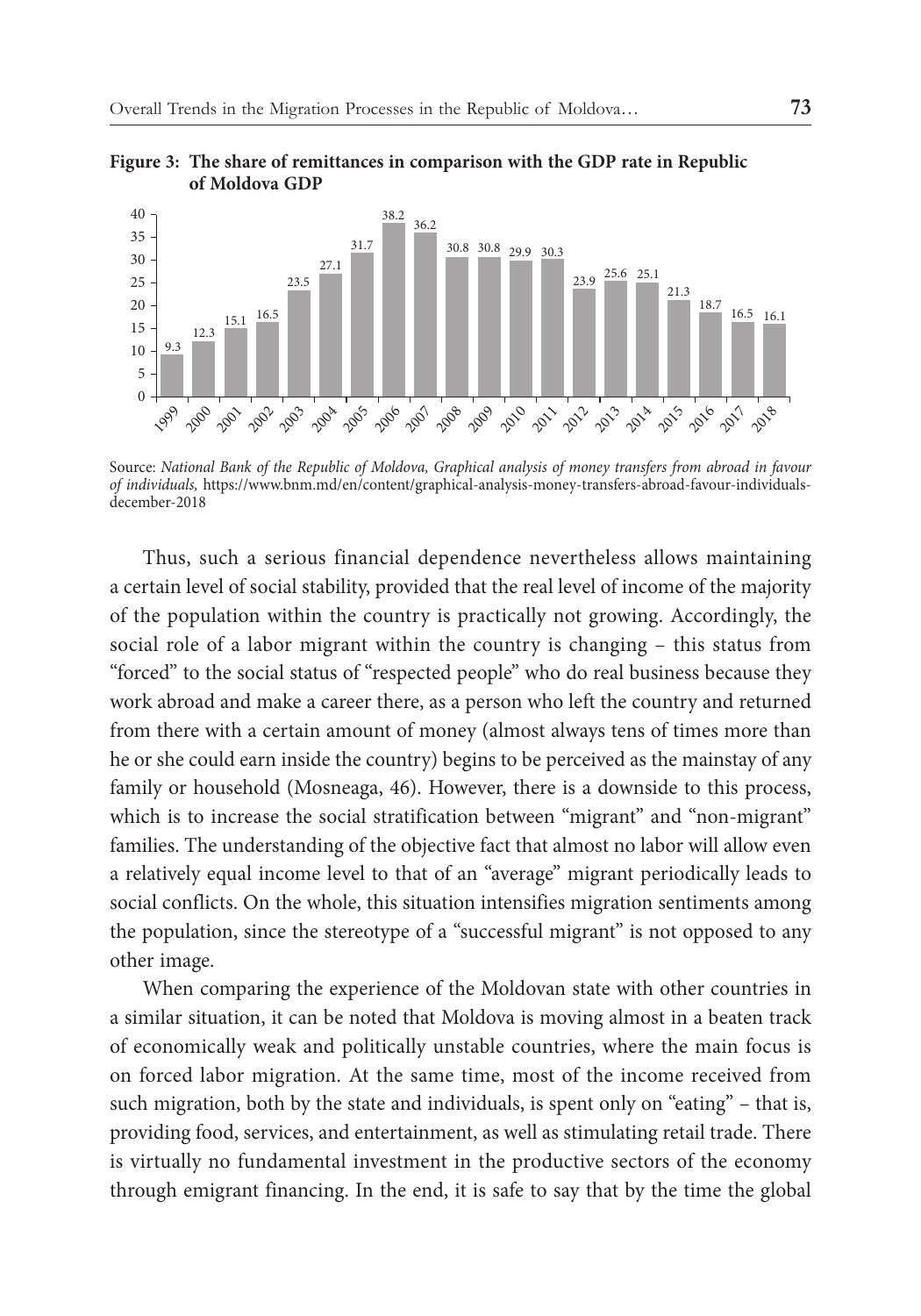financial crisis unfolded, the Republic of Moldova had approached with an extremely inefficient social and economic model. In this model, the main source of income has already been perceived mainly as "migrant financing", rather than income generated within the state. Other characteristics of this model are the significant excess of imports over exports (due to the development of services and retail chains) and the change in the demographic structure of the population, which is reflected in a sharp decline in fertility (especially given the fact that in some European Union member states the birth of a child in the territory of the country greatly facilitates the naturalization process for both the child and his or her parents). It should also be taken into account that mass labor migration affects not only the economic system of the state but also all social and political values in society, as well as the personal attitudes of each individual as a whole. This model of the public organization has revealed all its shortcomings with the unfolding of the global financial crisis. Thus, World Bank experts noted that any reduction in the volume and number of financial transfers very quickly affects the poverty level of the population. Margaret Marlett, the World Bank's leading economist for Moldova, said that "the global financial and economic crisis has shown that Moldova should think about another model of economic development" (World Bank, Migration and Brain Drain, 97).

This fact more actively used by right-wing and centrist parties, which launched the slogan "Veniți acasă! "(Let's return home!) At the same time, the Socialist Party, which dominates the left-wing, focused its electoral slogans even more on migration issues, issuing a series of campaign materials calling for a vote "to have the opportunity to work in Russia". With a large part of the country's population abroad for a long time, the "migration issue" is becoming a very serious issue that is on the agenda of the majority of Moldovan political parties. This phenomenon was particularly acute during the parliamentary elections in Moldova on 30 November 2014 and the last parliamentary elections held on 24 February 2019. Thus, during the election campaign, the Party of Socialists of the Republic of Moldova, positioning itself as a pro-Russian political force, announced the existence of an agreement with the bodies of the Federal Migration Service (FMS) of Russia on the amnesty of Moldovan migrants. According to this statement, Moldovan labor migrants in Russia as of November 2014 with any irregularities could freely leave the territory of the Russian Federation and return to Moldova by the date of the elections, and then return to Russia. The pro-European parties perceived this agreement as direct Russian interference in the electoral process in Moldova, explaining this by the fact that Moldovan migrants working in Russia will vote in the elections "not for their real interests, but their place of work". In response, pro-Russian political forces strongly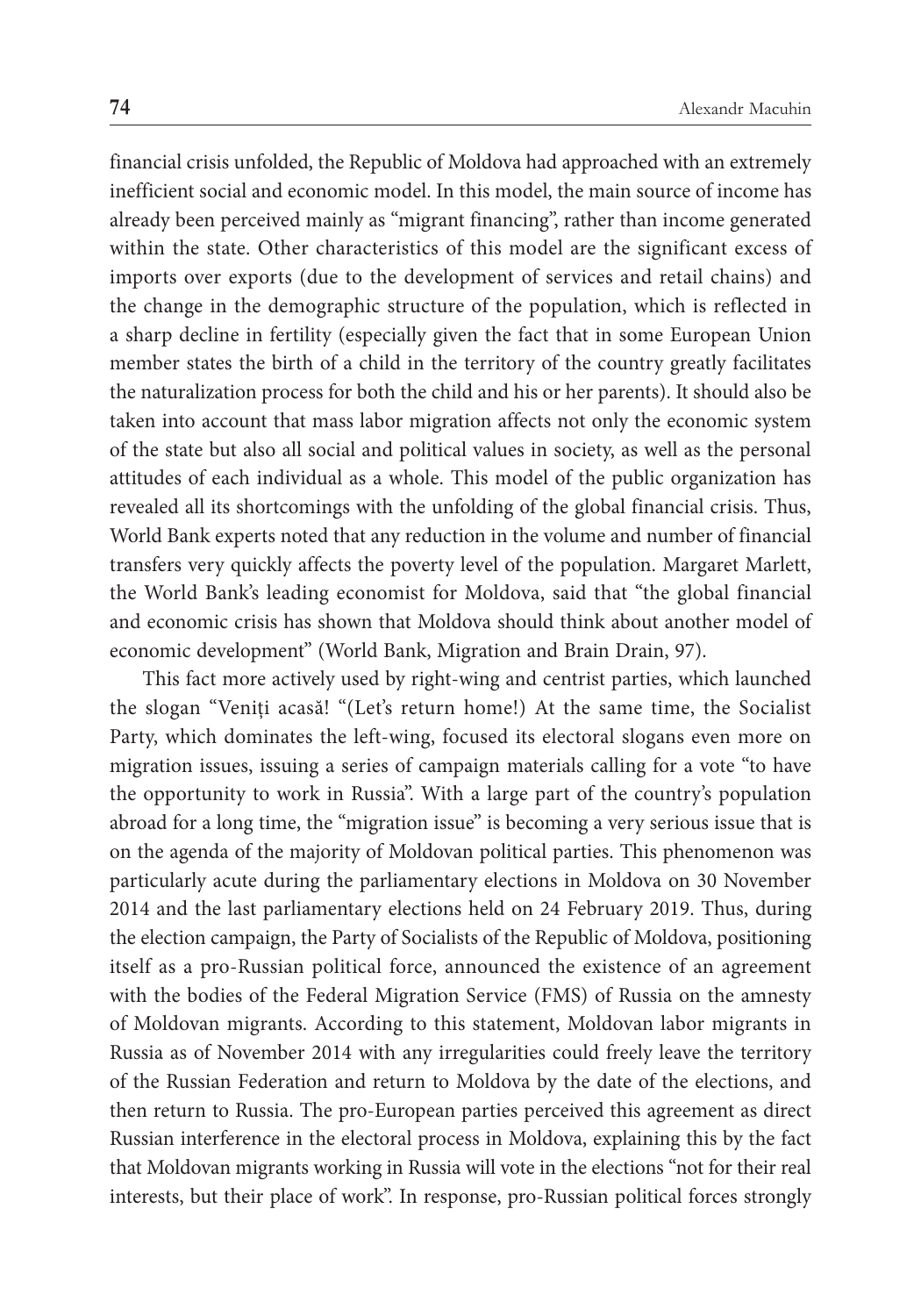criticized the Central Election Committee for opening only three polling stations for Moldovan citizens on Russian territory, accusing it of bias in favor of the current government by limiting the right to participate in elections on political grounds (Macuhin, page 300). Thus, the opinion that the migration preferences of Moldovan citizens are associated with the preferences of purely political citizens has become more and more active.

## **Conclusions**

This above complex of migration problems in Moldova is also aggravated by the fact that there is no clear answer to the question "how many Moldovan citizens are involved in labor migration, both legal and illegal". This is primarily due to the lack of clarity of the migration registration system in the country as a whole.

Secondly, it is connected with the integration aspirations of the majority of the country's citizens, who increasingly seek to obtain a second (or third) citizenship, most often – Romania, less often – Russia and Italy, both for personal emotional and pragmatic reasons.

The third important factor is the impossibility of technical registration of population migration across most of the eastern border of the state, controlled since 1992 by the administration of the unrecognized "Transnistrian Moldovan Republic". At the same time, there is no even information interaction between the administrative authorities of Moldova and Transnistria on the issues of accounting and statistics of people arriving and departing from the region. This cooperation was carried out with varying degrees of accuracy and efficiency until 2004, was finally discontinued and has not been renewed until today (the article was written between February and March 2020).

The fourth important factor is the systematic nature of the direct dependence of the Moldovan economy as a whole on a significant level of financial flows generated mainly by Moldovan labor emigrants. At the moment, taking into account the final statistics for the period of late 2019 – early 2020, we can speak about a certain tendency to reduce this dependence, compared to the period of mid-2000s, when in 2006 the volume of official transfers only constituted 35% of the country's GDP. However, even the current level of 15–17% of official remittances compared to the GDP of the country leaves Moldova in the TOP-20 countries of the world most dependent on remittances, which are carried out, first of all, by migrant workers. Moreover, the fact that the level of migration from Moldova is generally increasing rather than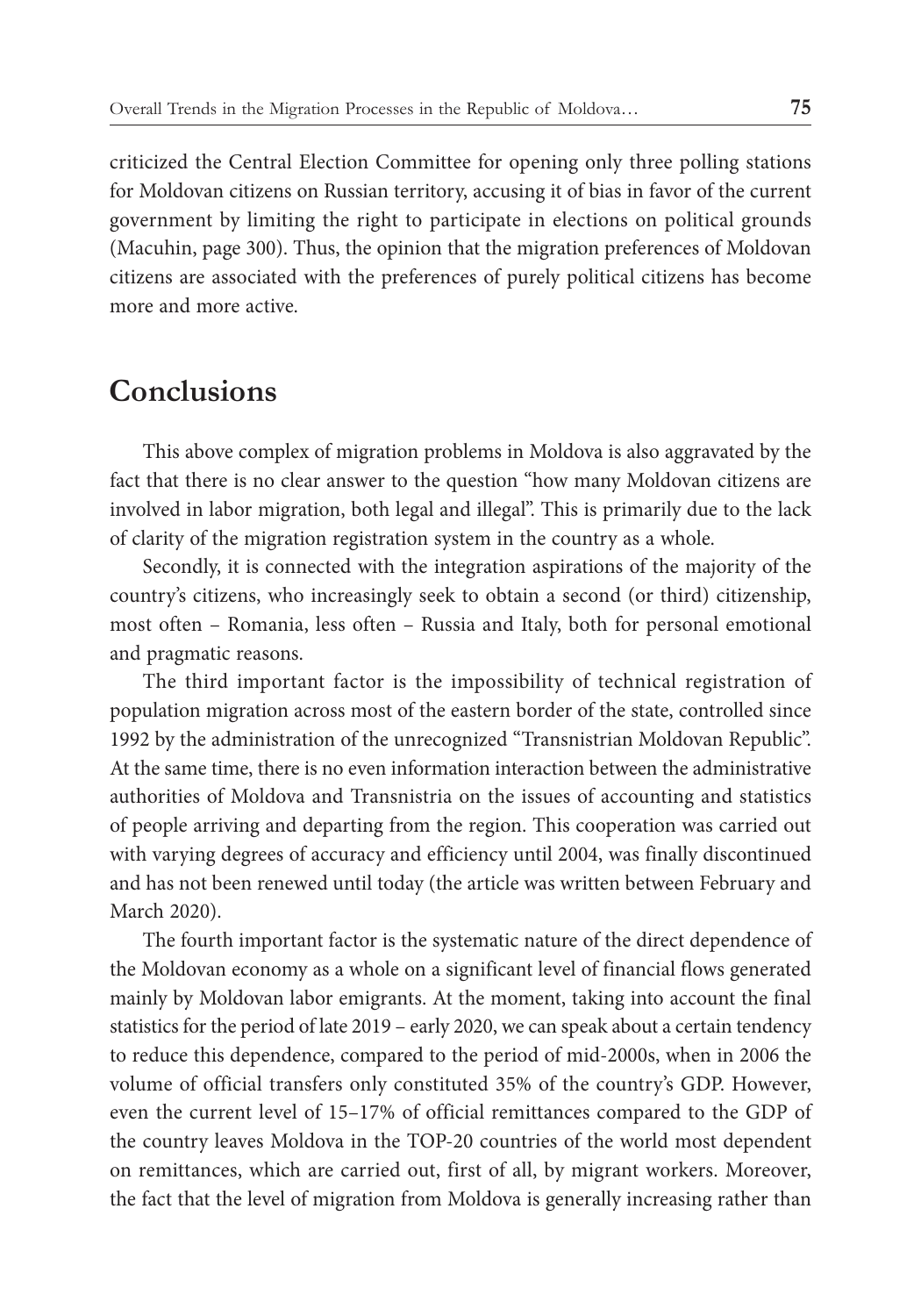decreasing, while the growth rate of the Moldovan economy over the last few years remains stably low, in the region of 3–4%, cannot but cause concern. A comparison of the migration rate (even taking into account the problems of accounting and statistics described above) allows to conclude that the comparative level of dependence of the Moldovan economy on Moldovan labor migrants has not changed and remains stably high today (end 2019 – beginning 2020). For example, the Moldovan media periodically discuss attempts to assess the real level of emigration from the country – it actively discusses various indicators of migration of Moldovan citizens – from 400 thousand to more than one million migrants, which is additionally used as a speculative factor, including in the political programs of various parties.

And finally, none of the currently functioning big and social representative political parties in the Republic of Moldova offered its detailed program to overcome the permanent migration crisis, which threatens to completely devastate the country and, as a consequence, highly likely may become a key factor for future development the socio-economic collapse by 2035–2040.

## **References**

- Center of the Journalistic Investigations. 2008. *Work and Travel in USA benefit to one side, but a nightmare to another* https://www.investigatii.md/ro/investigatii/economic/summer-worktravel-in-usa-profit-pentru-unii-cosmar-pentru-altii [accessed on: 14.12.2020].
- Cojuchari Ecaterina. 2018. "How Moldova became home to different peoples. Part One Jewish Town". *Newsmaker.md*, March 12, 2018, https://newsmaker.md/rus/novosti/kak-moldovastala-obshchim-domom-dlya-raznyh-narodov-chast-pervaya-evreyskoe-meste-38170/ [accessed on: 7.11.2020].
- Fomenko Vitaliy, Krivenko Andrei. 2012. *Problems of population migration in Transnistria*, in: *Proceedings of the II International scientific-practical conference "Problems of sustainable development of the Republic of Belarus and neighboring countries"*, Mogilev, State University named A.A. Kuleshov, 266–270.
- Glebov Victor, Macuhin Alexandr. 2015. *To the question of the results of the parliamentary elections on November 30, 2014 in the Republic of Moldova*, in: *Innovation in the modern world*, Moscow, GNTY, 298–303.
- International Bank for Reconstruction and Development. 2019. *Migration and Brain Drain*. *Europe and Central Asia Economic Update*, Washington, DC, https://openknowledge. worldbank.org/bitstream/handle/10986/32481/9781464815065.pdf [accessed on: 12.11.2020].